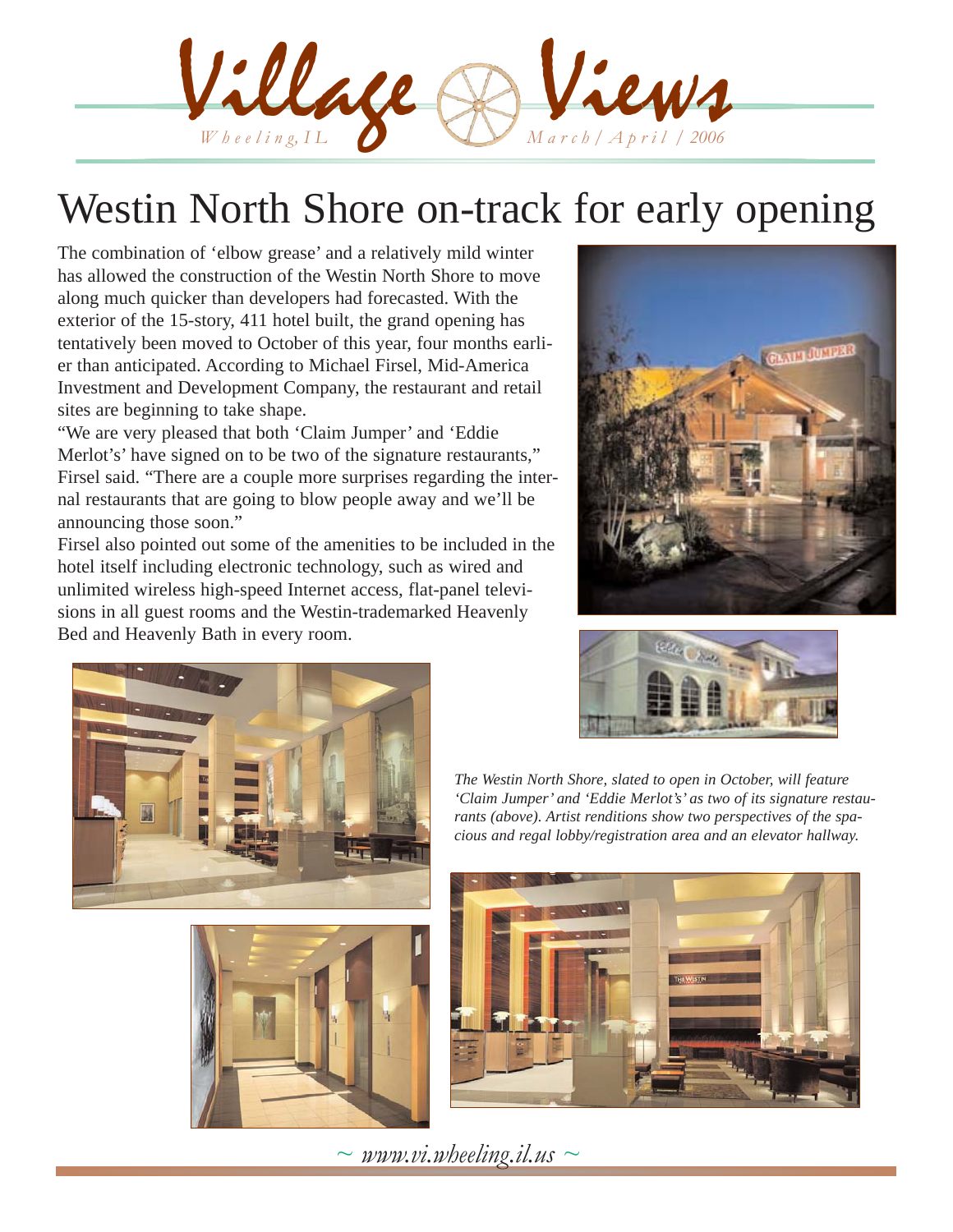# Public Works schedules tree-spraying program

During the month of April and as weather permits, the Village will be spraying for Cottony Maple Scale (the "popcorn" looking substance on the branches of certain species). Trees targeted for this procedure are Silver Maple, Honey Locust, Linden and Sycamore. Dormant oil will be utilized for this treatment. This environmentally friendly spray is non-toxic to humans and animals. During this operation, all attempts will be made to have vehicles under the subject trees moved or covered during spraying. In the event any over-spray from this process does happen to end up on a vehicle, it is harmless to the finish and can be easily cleaned off with soap and water. For further information, please contact the Village Forester Jerry Edwards at (847) 229- 4627.



Public Works employees perform a variety of annual maintenance on Village trees, including trimming, pruning and spraying.

### Wheeling hosts blood drive, bone marrow registration March 8

The Village of Wheeling will be hosting a blood drive and bone marrow registration March 8, 2006 at the Fire Station at 255 W. Dundee Road adjacent to the Village Hall from 1:30 p.m. until 7:00 p.m.

Every year more than 30,000 children and adults in the U.S. are diagnosed with leukemia and other life-threatening blood diseases. Blood and bone marrow transplants are used to treat these diseases. Only 30 percent will find a matched bone marrow donor in their families. The other 70 percent must search for an unrelated donor.

The National Bone Marrow Donor Program makes life-saving transplants possible for people who do not have a matching donor in their family. To help increase the National Bone Marrow Registry, the March 8, 2006 blood drive will include bone marrow registration. A small amount of blood is taken in addition to your blood donation. This is your tissue sample and will be entered into the registry. There is a one in a million chance that you will receive notification that you are a match for a patient, but if you do, you may help save the life of that one patient.

There is usually a fee associated with the Bone Marrow Registration, however through a generous donation from the Wheeling AMVETS Post 66, there will be NO FEE associated with this registration.

For more information and to make an appointment for both the blood drive and bone marrow registration, please contact Beverly Slaby at (847) 459-2675 or e-mail her at bslaby@vi.wheeling.il.us. Making an appointment in advance will assist us in assuring proper staffing and ensure that the donation process proceeds in a timely manner.

 $2 \sim \text{www.vi.}$ *wheeling.il.us*  $\sim 2$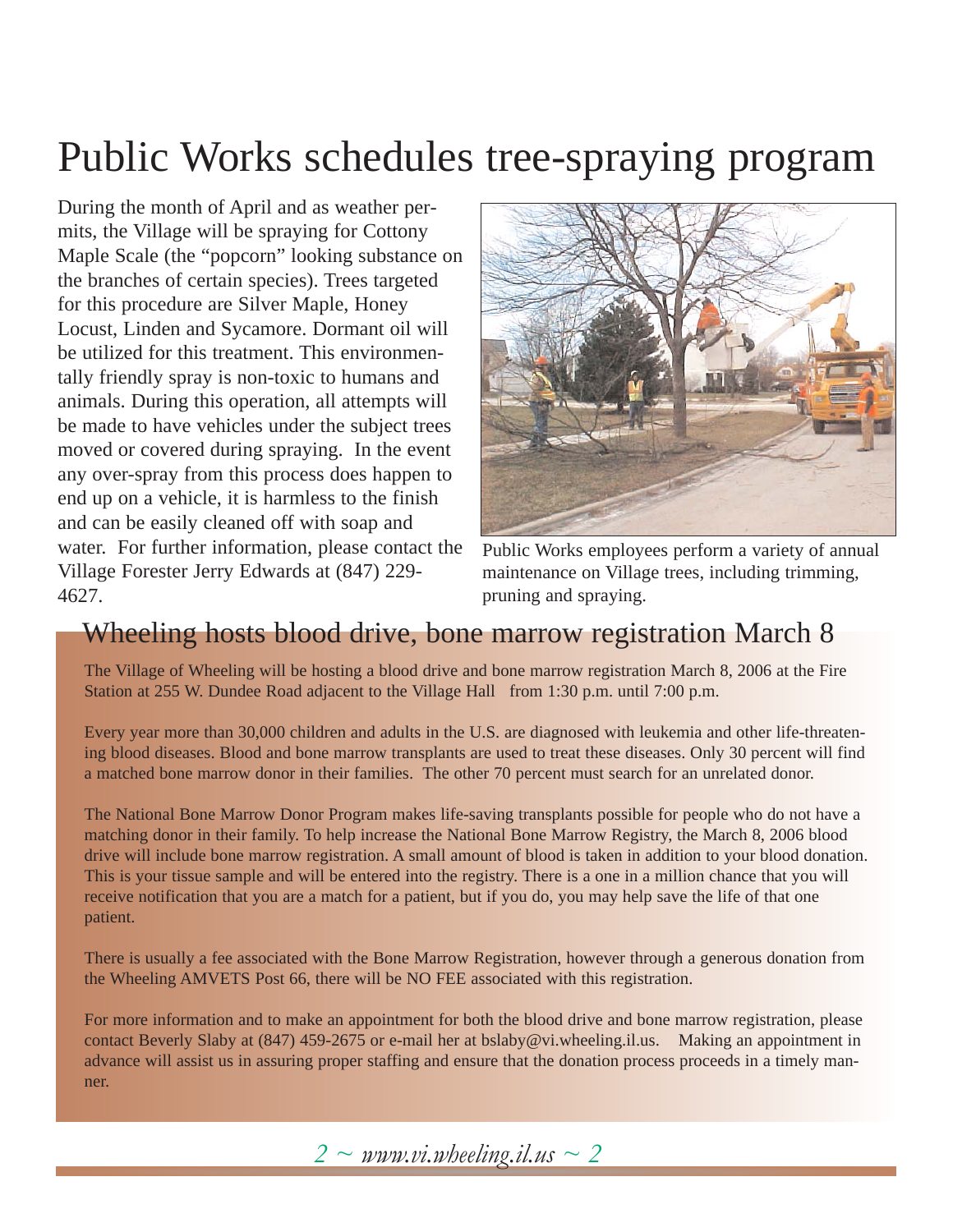## Fire Department reminds that spring is potential storm season

*The arrival of spring brings the potential for strong or violent storms to occur in our area. Knowing what to do in these situations can minimize the potential for serious injuries to you and your family, as well as potential damage to your home or business. The first step in preparing is to know what the various terms used by the National Weather Service mean.*

#### SEVERE THUNDERSTORM WATCH

Atmospheric conditions are right for the possible development of thunderstorms that may be severe, could produce large amounts of localized rain, as well as hail and high winds. When a "Watch" is issued for our area, monitor the radio, television, and/or internet for further weather updates. Walk around the outside of your home and secure any loose items such as lawn furniture, umbrellas, children's toys, downspout extensions, etc. to prevent these items from becoming "missiles" if the wind becomes very strong. Avoid leaving your home or business, unless absolutely necessary.

#### SEVERE THUNDERSTORM WARNING

An actual thunderstorm has developed in our area and is producing large amounts of localized rain, hail, and/or high winds. Immediately go inside a building and close all window blinds on the side of the building from which the storm is approaching (this will minimize flying glass, should a window break). Do not stand in front of or near windows to avoid injury in the event of breakage. Do not talk on a hardwired telephone or use plumbing fixtures until the storm passes since lightening can follow these devices if your home or business is struck by lightening.

#### TORNADO WATCH

Atmospheric conditions are right for the possible development of tornados in our area. It is not uncommon for a "Tornado Watch" to also be associated with a "Severe Thunderstorm Watch." You should take the same precautions listed above for "Severe Thunderstorm Watch" to prepare for this pending weather condition.

#### TORNADO WARNING

An actual tornado has been reported by a trained weather spotter and/or has been observed by radar in our area. This is the only event in which the Village of Wheeling's warning sirens will be activated.

Immediately take protective cover in your basement or an interior room (usually a bathroom or closet on the lowest level of your home). If at work, immediately take shelter in an interior room or space on the lowest level of the building (usually a bathroom, closet, interior stairwell, or interior hallway with no windows). Sit with your back against the wall with your head between your knees and your fingers interlaced behind your head. If available and only if time permits, cover yourself, your family members, or fellow employees with a blanket or similar item to provide some additional padded protection.

If you are caught outside, find the lowest depression in the ground and lay flat on your stomach with your fingers interlaced behind your head and your eyes closed. If you are in your car, do not try to out run a tornado. Instead, attempt to get inside a nearby structure. If this is not possible, pull your car over to the side of the road, turn on your emergency flashers, and get down on the floor of the vehicle. Most fatalities associated with tornados are caused as a result of individuals being hit by flying debris; particularly broken glass.

After the storm has passed, please do not call the Fire Department or the Police Department if your power is out or if there is flooding on your street. If your power is out, please call Commonwealth Edison directly at 800-334-7661. The Village of Wheeling has neither control over when your power will be restored nor any estimates regarding its restoration. Calling the Fire Department or Police Department for power outages only results in delays in answering legitimate calls for emergency assistance. Flooded streets are commonly caused by storm debris sitting on top of the storm sewer grates. Using a long handled garden tool such as a rake to pull the debris up onto the parkway will clear the grate and allow the water to drain naturally.

*See 'Storms' on Page 4*

*3 ~ www.vi.wheeling.il.us ~ 3*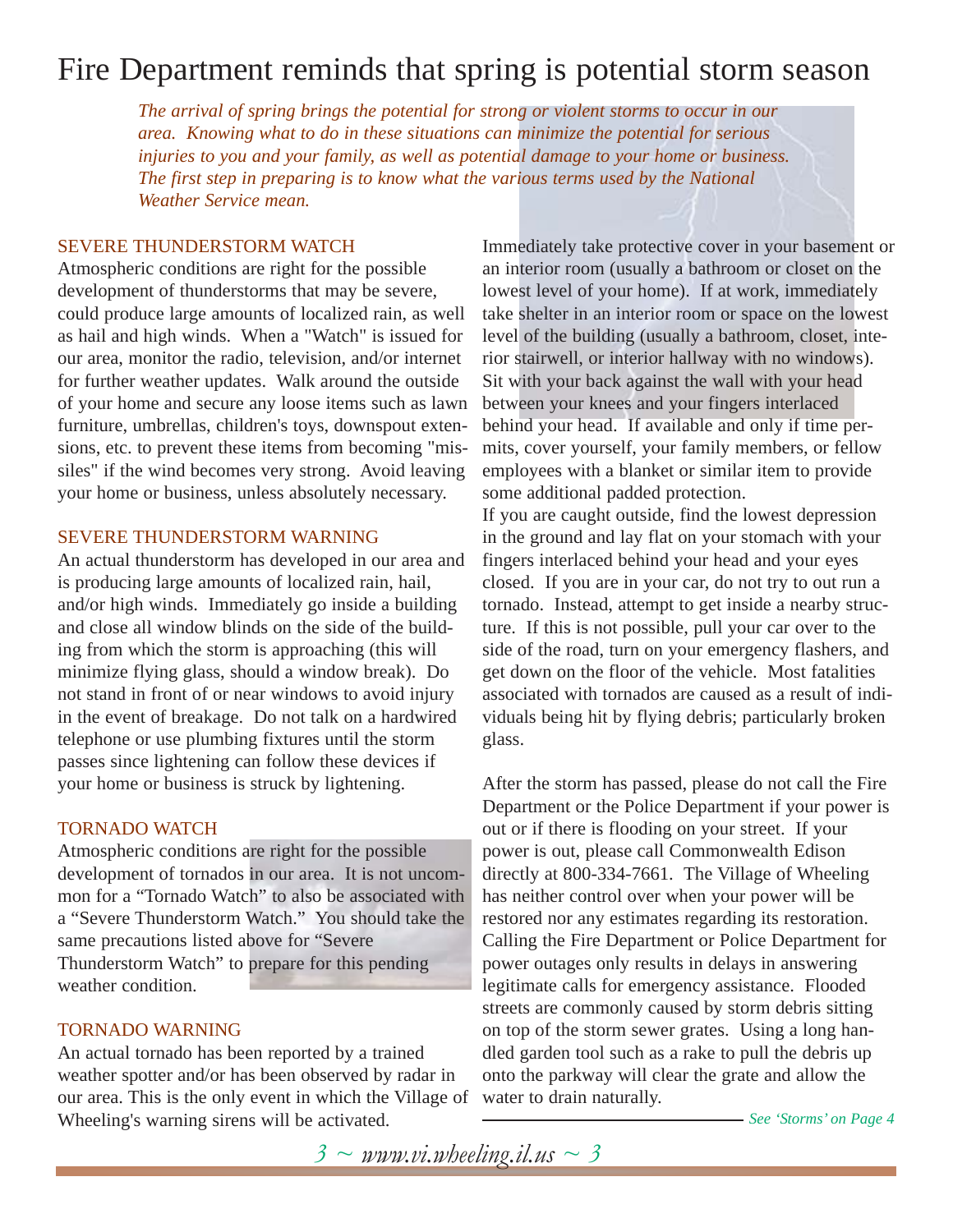# PW, EPA work to prevent storm water pollution

Storm water pollution is a challenging water quality problem. Specifically, storm water is defined as excess rain water or snow-melt, referred to as "runoff," which accumulates following a precipitous weather event. The runoff eventually terminates within various surface bodies of water or within the Village's storm sewer system collecting along the way any number of pollutants. The U.S. Environmental Protection Agency estimates that at least 50 percent of our nation's water pollution is caused through this process. As citizens and business owners, we can directly influence the effects of this occurrence by controlling our actions and the contaminants we allow to be present on our properties. The most common pollutants include:

- Illegal dumping of waste into the sewer system (e.g. antifreeze, oil and cigarette butts)
- **Q** Pesticides from lawns
- □ Sediment from construction sites
- □ Oil and grease from roadways
- Carelessly discarded trash

Once these hazards have been deposited into the watershed, they can contaminate and negatively impact the recreational and essential use of the natural resource. The pollutants taint the groundwater supply and interfere with the wildlife habitat of fish and other animals.

One of the ways that the Public Works Department is taking a proactive approach to preventing storm water pollution is by installing new manhole grates with a graphic of a fish stamped on the surface. This symbol is meant to remind everyone that our actions have a significant impact on the surrounding environment.

For more information, please contact the Village of Wheeling, Water/Sewer Division at 847-459-2981, or visit the Illinois Environmental Agency's web page at www.epa.state.il.us.

## *from Page 3 ---* Fire Department warns of spring storms

It is imperative to not allow children or family pets to play outside immediately following the storm, until you have walked around your home to determine that there are no hazards such as downed power lines, broken glass, or flooded areas. Any downed power lines should be assumed to be energized and should be immediately reported by calling 9-1-1.

Finally, do not allow children to play in flooded storm water detention basins, since the water can unexpectedly rise resulting in entrapment or fall resulting in small children being pulled under the water.Any downed power lines should be assumed to be energized and should be immediately reported by calling 9-1-1. Finally, do not allow children to play in flooded storm water detention basins, since the water can unexpectedly rise resulting in entrapment or fall resulting in small children being pulled under the water.

For more weather safety information, go to: www.nws.noaa.gov/om/brochures/ttl.pdf .

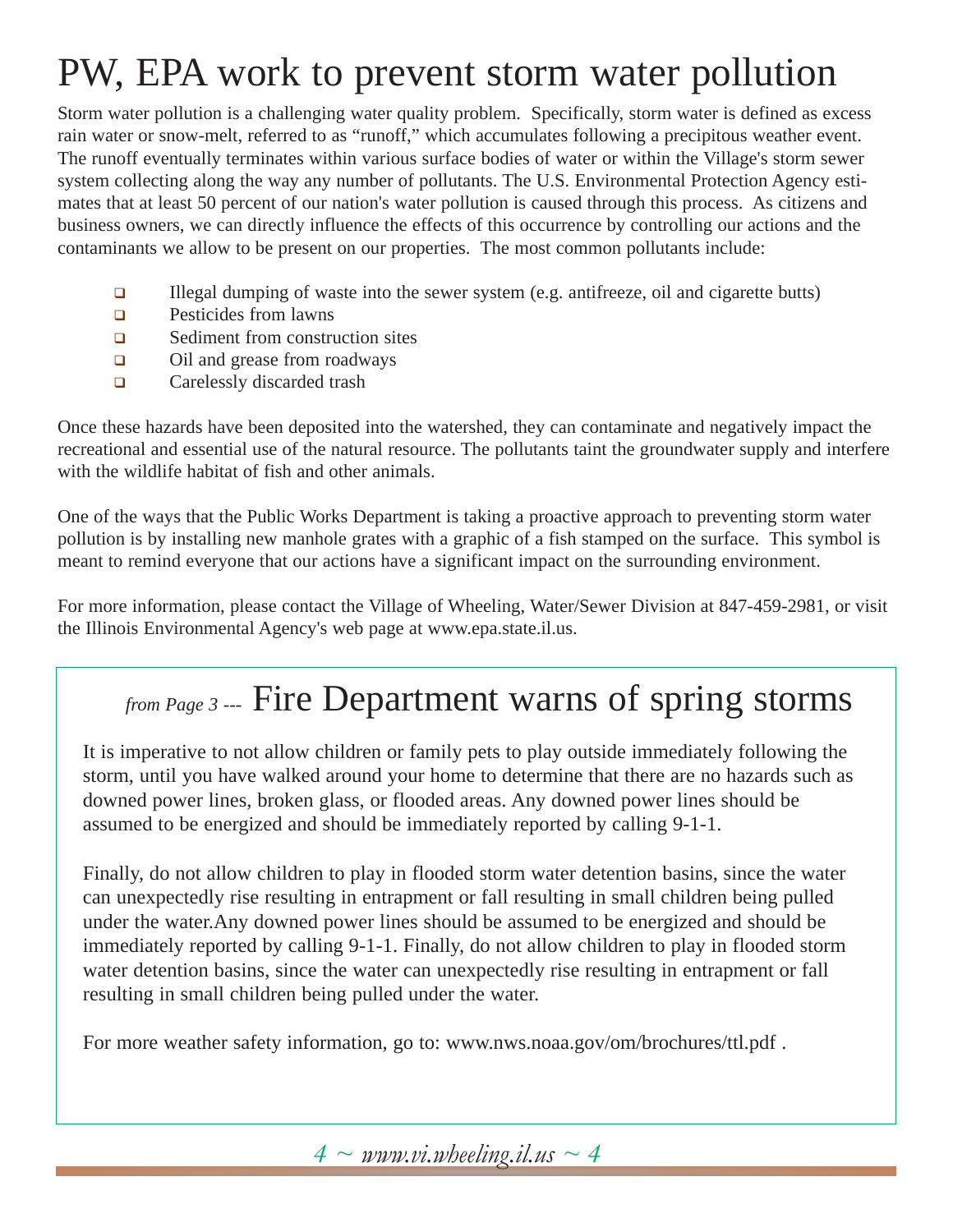### Pavilion Senior Center \* 199 N. First St. \* 847-459-2670



*The Pavilion Senior Center in Wheeling announces the following program that will be offered to area senior citizens. Anyone 55-years or older is welcome to join the activities or volunteer services to assist or share talents with others.*

#### Sudoku Solving Strategies - NEW PROGRAM

"Sudoku" is a great brain exercise as it is a game of pure logic requiring very little knowledge. Pronounced sue-DOE-coo, it translates from the Japanese. A grid is used to fill with digits 1-9 so that every row and every column accommodates each number only once. Solving strategies will be taught with actual examples of step-bystep solutions to puzzles. There is no charge for these sessions, but you must make a reservation for the class. Call 847-459-2670. The date is Tuesday, March 7th at 2:30pm.

#### Meditation Program

Thursday, March 9th and Wednesday, March 22nd from 2:30pm-4:00pm Om Johari will conduct Meditation Classes. This program consists of a short (15 minute) discussion and question/answer session followed by an hour of meditation. Detailed instructions will be given as to the meditations being done. These will all be passive meditations requiring neither any belief system nor any prior experience. Please come, join us! Registration is free, but please call 847-459-2670

#### Senior Tax Assistance

AARP volunteers will again provide tax assistance for seniors 55 and older at the Pavilion Senior Center on Wednesdays and Harper NEC Center on Mondays from 9 to 11 a.m. E-filing and paper returns will be available. This service will extend through April 12th. You must register for an appointment so please call the Pavilion to select your income tax site and date.

#### Rules of the Road

Wednesday, March 8th from 9:30 a.m. to noon, the Pavilion center, in cooperation with the Illinois Department of Senior and Community Services, is offering the "Rules of the Road"review course. It is basically a driver refresher course to help seniors keep their driver's license valid. There is no fee, but pre-registration is necessary.

#### Driver Safety Program (formerly '55-Alive')

Om Johari of AARP will present a two-day, four hour per session program on defensive driving Wednesdays, March 15 and 22 from 9 a.m. to 1 p.m. Successful completion will make you eligible for rate reduction on your car insurance depending upon your insurance carrier. Pre-registration is required. The cost is \$10 per person in advance with checks made payable to AARP and sent to the Pavilion Senior Center to guarantee your place in the class. Please call 847-459-2670. (Next session will be held in May).

#### Resorts Casino Trip

Get lucky at Resorts Casino (formerly Harrah's) in East Chicago! The trip includes comfortable, round-trip transportation via motorcoach, buffet lunch, casino gaming and five dollar coin rebate. Resorts have 2-cent and 5-cent slot machines. The trip is from 9 a.m. to 4 p.m. Thursday, March 2. Cost is \$25. Code: 1432

#### WANTED!!!

5Oth plus (Golden Anniversary) & 90th Plus Birthday Celebrants.

If you have been united in marriage since 1956 or earlier, or if you are 90-years-old or older this year, you are eligible for an invitation to our fifth annual party in June. Family, friends and neighbors may submit names of couples or birthday boys/girls to Lucille Kozanecki, 847-459-2670 as soon as possible to receive an invitation.

#### SeniorNet Registration

Registration for SeniorNet Computer - Session II classes is scheduled for Saturday, March 11, 2006 from 9 to 11 a.m. Classes run from March 20 to May 13. The individual class fee is \$55.00 which includes all class materials. Membership in the national Senior Net program is required with a fee of \$40.00. For information regarding early registration call 847-459-2666 ext. 4131.

*5 ~ www.vi.wheeling.il.us ~ 5*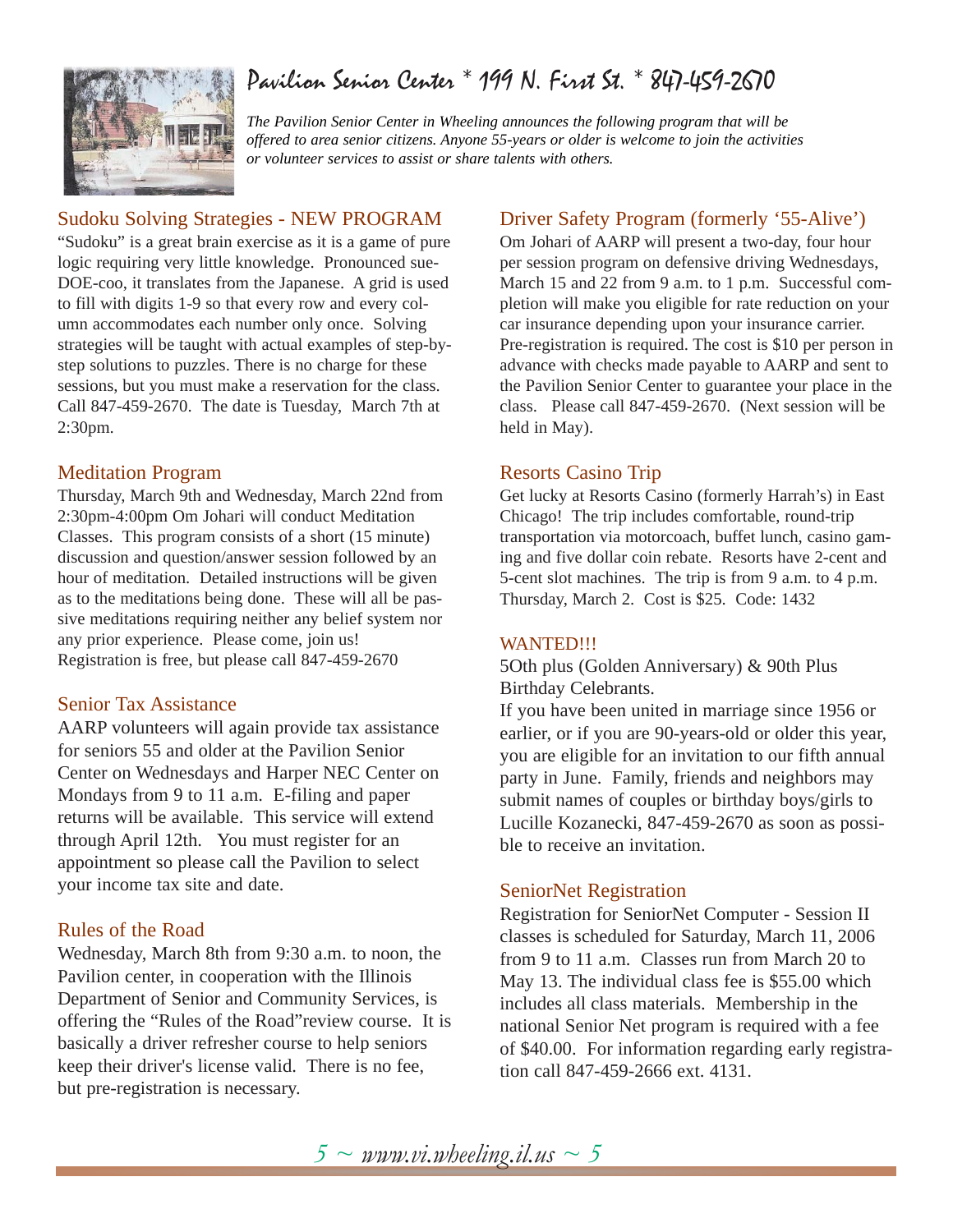## Permits needed prior to patio, sidewalk construction

The Village of Wheeling has recently approved the requirement of permits for patios and sidewalks on private property; the permit requirements for driveways remain unchanged. In the past some Village residents have been victimized by poor and/or improper construction of these amenities. By requiring permits and associated inspections, the Village will be able to protect its residents from these experiences and provide remedies for correction of unacceptable work.

The Village strongly suggests that any resident planning these types of improvements have their contractor apply for a permit and furnish the required bond rather than having the homeowner do so. The Village can advise the contractor of our construction specifications, the need for inspections as well as our notification requirements.

For further information regarding the permit process and required submittals, please call 847.459.2985.

# News You Can Use **NEWS \*** Citizens Police Academy Seeks Members

The Wheeling Police Department is taking applications for its next Citizen's Police Academy. The academies are offered twice a year, in the fall and spring. The spring 2006 session runs for 10 consecutive Thursday evenings, from April 6 through June 8. Class topics will include criminal law, drugs, gangs, evidence, traffic stops, shoot/don't shoot scenarios and firearms familiarization. Applicants must be at least 18 years old and live, attend school or work in Wheeling.

For information or to receive an application, contact officer Scott Laverd at (847) 459-2994 or by e-mail at slaverd@vi.wheeling.il.us. Class size will be limited to the first 15 qualified applicants.

## Freedom, Forgiveness & Fellowship

Freedom, Forgiveness & Fellowship is an ongoing support group for older adults who suffer from depression, feel sad or unhappy at times during their lives. The group meets the second Friday of every month from 1 to 2:30 p.m. at the Pavilion Senior Center. For more information about the group, contact Jan Christiansen, Social Worker.

# Fee changes

Effective March 1, residential water-usage rates will increase from \$4.70 per thousand gallons to \$5. Effective 2006, animal licenses have increased from \$5 to \$5.25.

Effective 2006, monthly Metra parking passes have increased from \$30 to \$31.25 and debit cards have increased from \$30 to \$35.

 $\sim$  *www.vi.wheeling.il.us*  $\sim$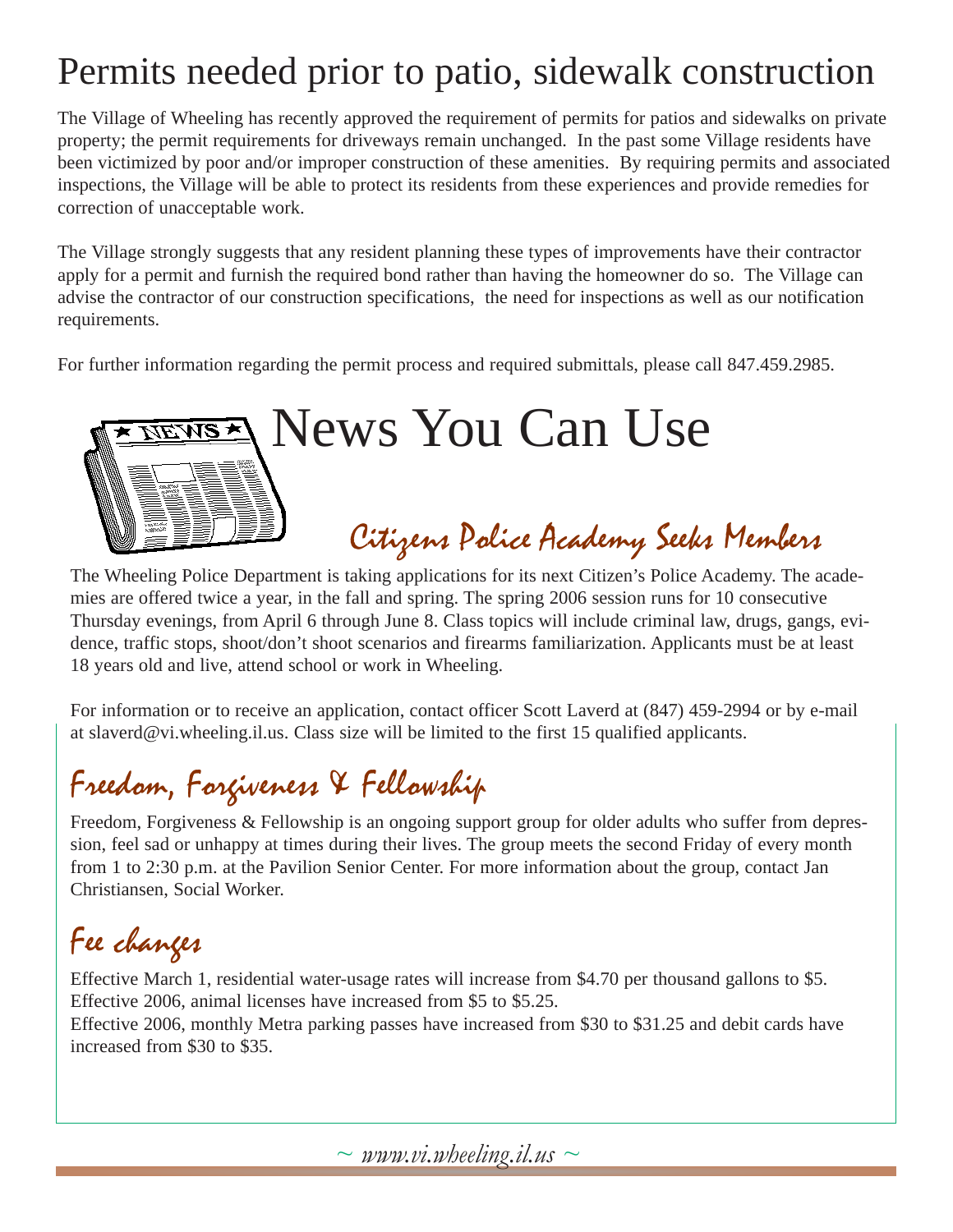

Daylight Savings Time kicks in April 2....don't forget to set your clocks ahead one hour before you go to bed the evening of April 1.



This is your opportunity to communicate with Wheeling elected officials and administrators. Your advice, suggestions, questions and opinions are appreciated and will receive a response if desired. Please complete this form, detach and return to: Village Manager

Village of Wheeling 255 W. Dundee Road Wheeling, IL 60090

| the control of the control of the control of the control of the control of the control of the control of the control of the control of the control of the control of the control of the control of the control of the control |
|-------------------------------------------------------------------------------------------------------------------------------------------------------------------------------------------------------------------------------|
|                                                                                                                                                                                                                               |
| <u> 1989 - Johann John Stone, markin film yn y brenin y brenin y brenin y brenin y brenin y brenin y brenin y br</u>                                                                                                          |
|                                                                                                                                                                                                                               |
| ,我们也不能在这里的时候,我们也不能在这里的时候,我们也不能会在这里的时候,我们也不能会在这里的时候,我们也不能会在这里的时候,我们也不能会在这里的时候,我们也                                                                                                                                              |
|                                                                                                                                                                                                                               |
| <u> 1989 - Johann John Stein, mars an deutscher Stein und der Stein und der Stein und der Stein und der Stein und</u>                                                                                                         |
|                                                                                                                                                                                                                               |
|                                                                                                                                                                                                                               |
| (Inquiries and responses may be used for publication in future issues of 'Village Views.')                                                                                                                                    |

## Regularly Scheduled Meetings

#### ATTEND PUBLIC **MEETINGS**

Residents are invited to attend public meetings of Village Boards and Commissions. Most meet in the Village Hall Councilroom unless otherwise noted here.

#### Village Board - Every Tuesday, 7:30 p.m.

Plan Commission - 2nd & 4th Thursdays of the month, 7 p.m.

### Board of Health -

4th Tuesday, every other month, 7 p.m.

#### Human Rights Commission -

1st Tuesday of the month, 7:15 p.m., south half of Village Hall lunchroom.

#### Senior Citizens Commission -

3rd Monday of the month, 10 a.m., south half of Village Hall lunchroom

#### Fire and Police Commission -

3rd Wednesday of the Month, 2 p.m., Fire Department Training Room

#### Palwaukee Board of Directors -

3rd Wednesday each month, 6:30 p.m., Airport Offices, 1020 S. Plant Road.

### $7 \sim \textit{www.vi.wbeeline,}$ *il.us*  $\sim 7$